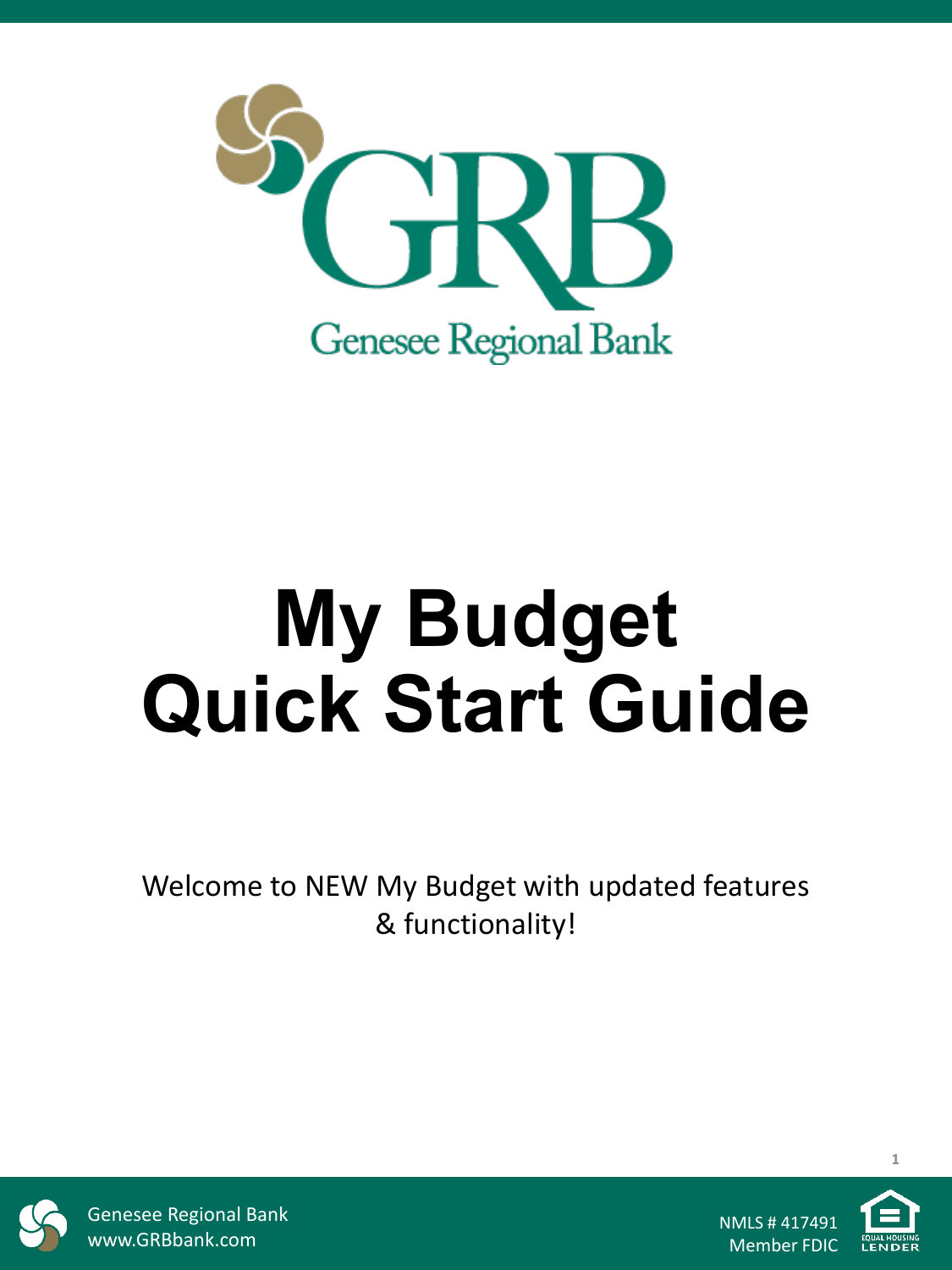# **Table of Contents**

- Accessing My Budget
- Dashboard
- Spending Targets
- Cash Flow
- Goals
- Add an Account



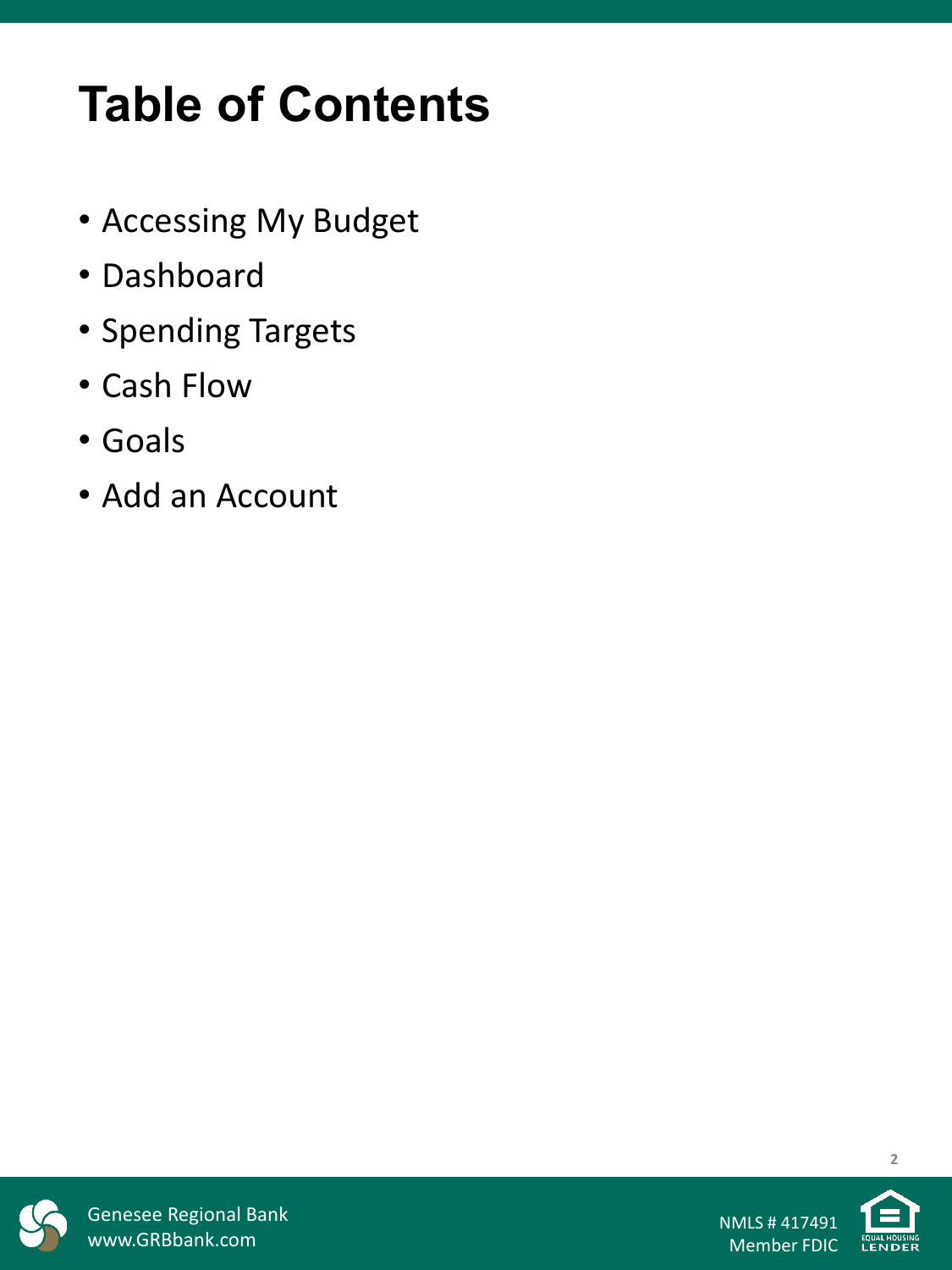# **Accessing My Budget**

• Track spending, set budgets and goals, manage your cash flow, and get a snapshot of your entire financial picture, by combining information and transactions from all of your financial accounts, both inside and outside of GRB.



- Step 1: To access on your desktop, click into one of your accounts and click the *My Budget* icon.
- Step 2: To access on mobile, navigate to the flyout menu on the left and click *My Budget*





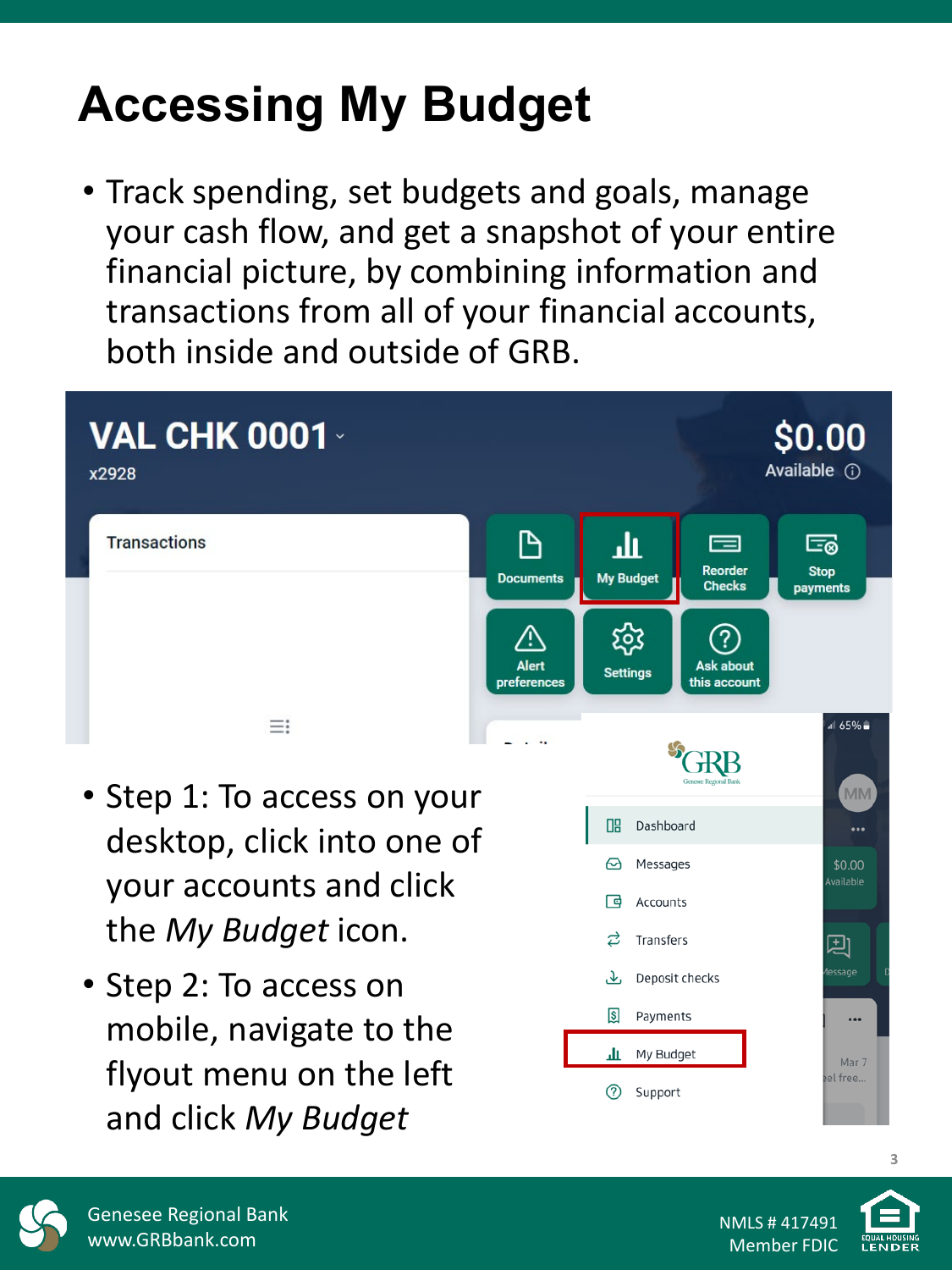### **Dashboard**



- See which spending category you have spent the most in so far this month.
- Step 1: Select other parts of the wheel to see other major category spending. Your transactions will categorize themselves with 'tags'.
- Step 2: To personalize these categories, or split the transaction between tags, select the transaction and edit the tag.
- Step 3: When you select a transaction from the dashboard you can also change the name of the transaction, create a budget or add a recurring transaction to your Cashflow Calendar.



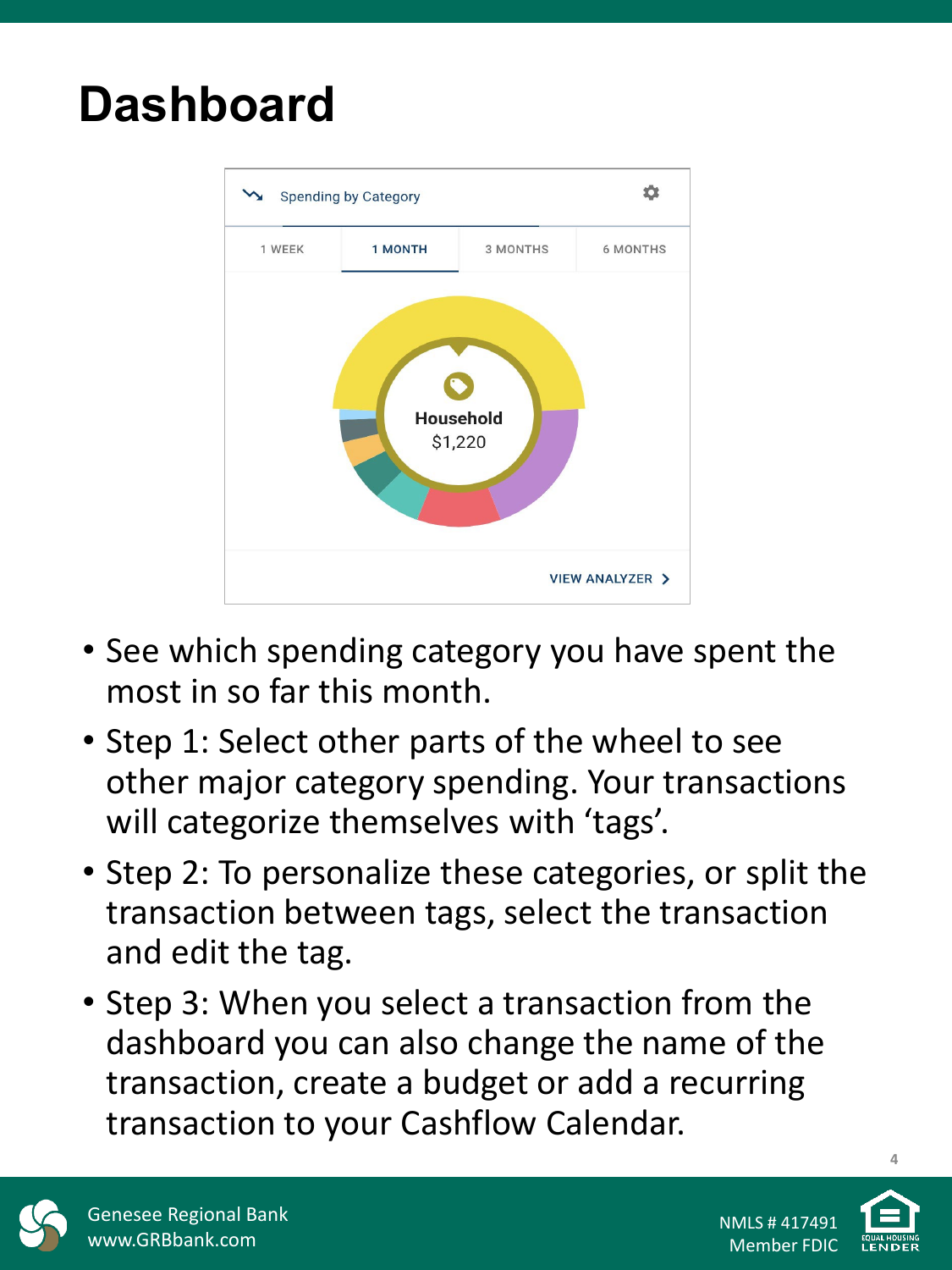# **Spending Targets**

| <b>New Budget</b>                                                                                                                              |                                            |
|------------------------------------------------------------------------------------------------------------------------------------------------|--------------------------------------------|
| Choose which tags to track<br>Select the tags for the transactions you want to track. Below each of the<br>tags is the average monthly amount. |                                            |
| Appliances<br>\$0<br>Auto Expense<br>\$0                                                                                                       | Auto<br>\$0<br><b>Baby Expenses</b><br>\$0 |
| $\times$ SHOW MORE<br><b>NEXT</b>                                                                                                              |                                            |
| Choose the name & amount                                                                                                                       |                                            |
| Choose accounts                                                                                                                                |                                            |

- Spending Targets
	- ─ New users can look at the insights for guidance on what to budget based on spending.
	- ─ Step 1: Navigate to Budgets and click on "View Budgets."
	- ─ Step 2: Click on the Spending Target you'd like to edit from the list.
	- ─ Step 3: Click "Edit Budget" to edit or delete.
	- ─ Step 4: You can change the name, amount, tags, and accounts associated with this Spending Target from here.



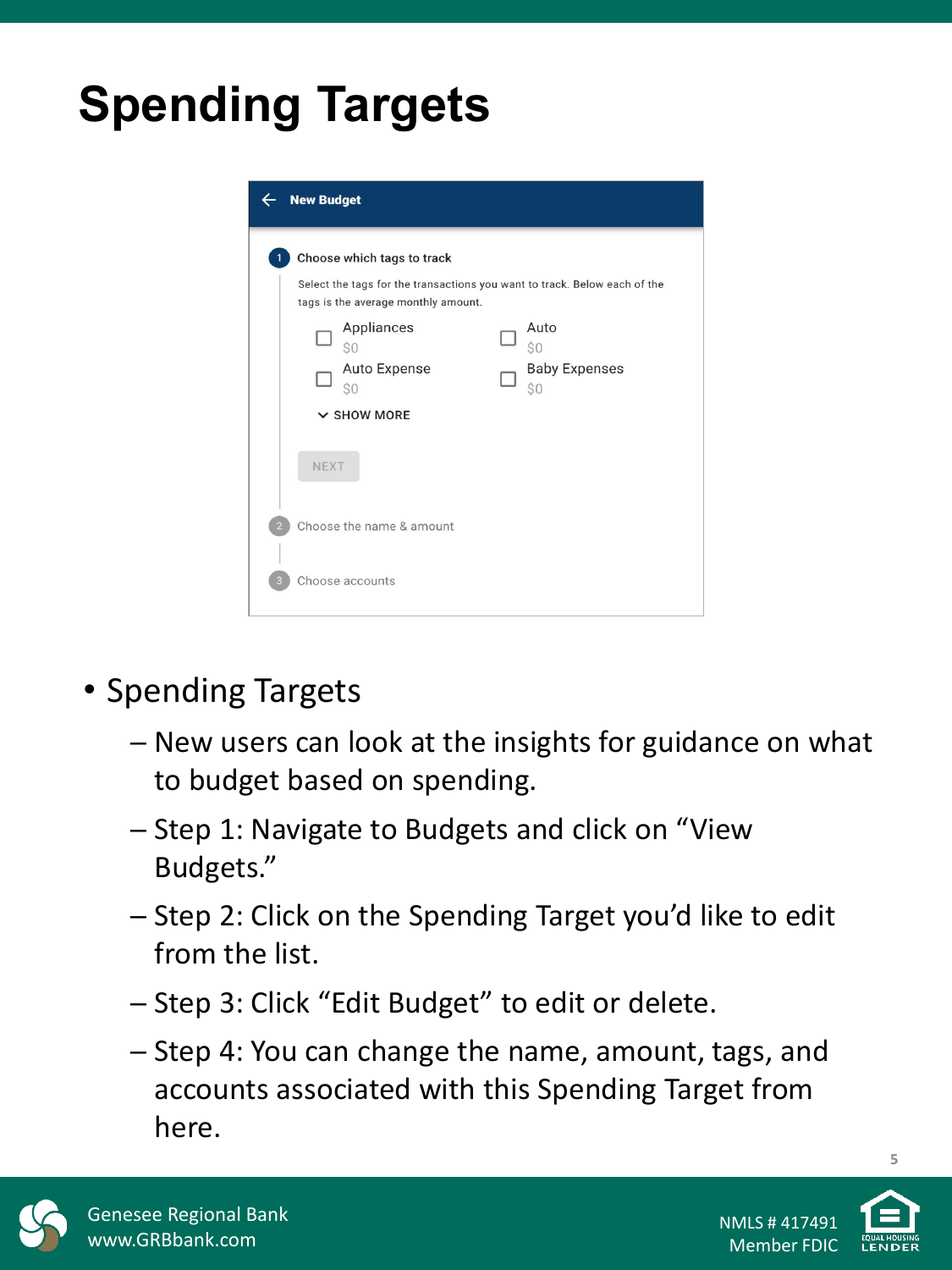### **Cash Flow**

| <b>Create An Income</b>                  |
|------------------------------------------|
| Income Info                              |
| Name*                                    |
| Example: Paycheck, Tips, Social Security |
| Amount *                                 |
| \$0.00                                   |
| Frequency                                |
| Start On Date                            |
| Apr 29, 2019                             |
|                                          |
| SAVE                                     |
| <b>CANCEL</b>                            |

- The cash flow calendar brings your budget to life through an interactive calendar.
- Step 1: Navigate to Cashflow.
- Step 2: Click the plus sign to "Add Income" or "Add Bill."
- Step 3: Enter in the required information and select "Save."



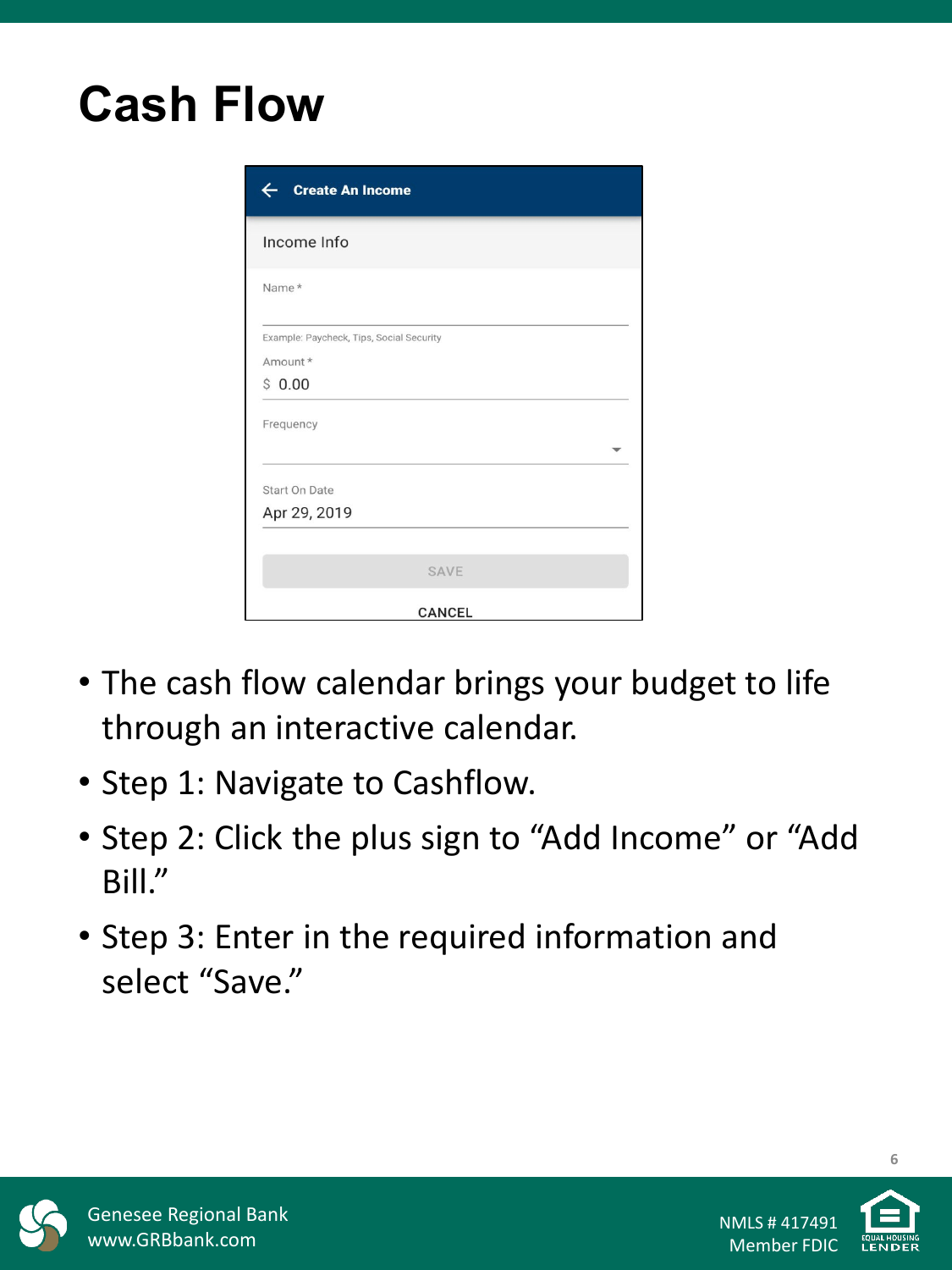#### **Goals**

| <b>Add Save For Goal</b><br>←   |
|---------------------------------|
| Add Save For Goal               |
|                                 |
| Save for a car                  |
| Accounts                        |
|                                 |
| Completion (Choose One)         |
| Complete By Date<br>Pick a Date |

• Create savings goals, like saving for a vacation, or a debt reduction goal, like paying off a highrate credit card.

- ─ Step 1: Navigate to Goals, and select "Add Goal."
- ─ Step 2: Select your desired pay off or savings goal.
- ─ Step 3: Fill in the required information.
- ─ Step 4: Click "Save" to complete the process of adding a new goal.
- ─ Keep in mind, your Goal Summary will update your completion date and the amount needed per month according to your preferences. Goals will automatically update your progress and will reflect your day-to-day account balances in My Budget.